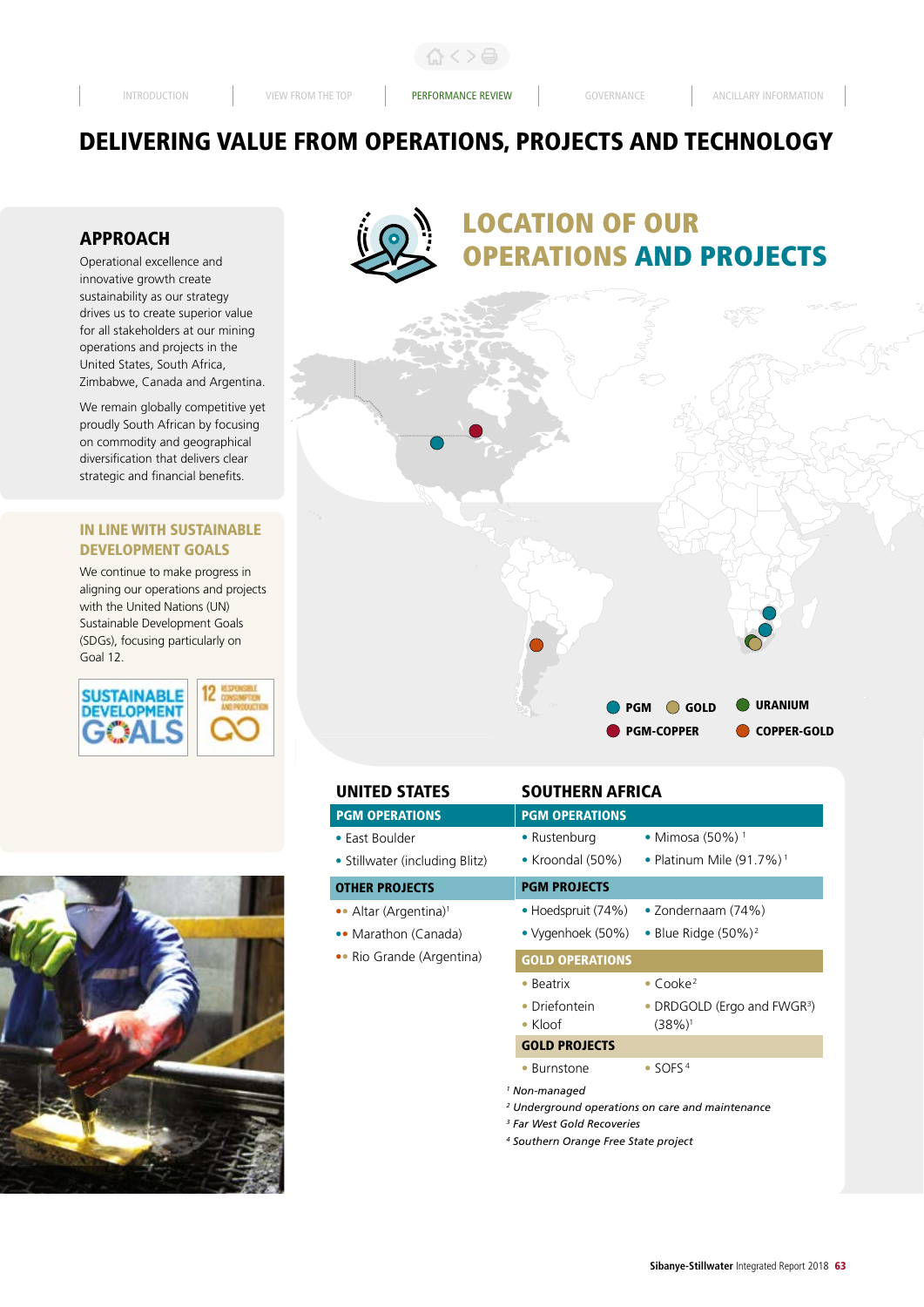# DELIVERING VALUE FROM OPERATIONS, PROJECTS AND TECHNOLOGY CONTINUED

# OPERATIONAL PERFORMANCE

Our US and SA PGM operations maintained steady operating performances with revenues benefiting from higher palladium and rhodium prices in 2018, which have continued to strengthen into 2019. The benefits of our well-timed diversification into the PGM sector, as well as our geographical diversification, are clearly evident in the PGM financial results of the segments. The solid operating and financial performance of our PGM operations compensated for challenges experienced by our SA gold operations.

# **US PGM operations**

Our dominant source of earnings is now our US PGM operations, which accounted for approximately 50% of Group adjusted EBITDA in 2018 with the adjusted EBITDA margin for the US PGM operations increasing from 43% in 2017 to 46% in 2018, primarily due to the higher dollar palladium price and strong operational performance. Adjusted EBITDA from the US PGM operations (including the lower margin recycling operations) increased from 23% in 2017 to 26% for 2018.

Mined 2E PGM production for the year of 592,608 2Eoz was towards the upper end of market guidance, reflecting the ongoing build-up of production at Blitz and record production from the East Boulder mine. AISC of US\$677/2Eoz was in line with annual guidance.

The 9% year-on-year increase in the average 2E PGM basket price for the year of US\$1,007/2Eoz, coupled with the strong operating performance, boosted adjusted EBITDA for 2018 to US\$314 million (R4,152 million).

Despite the ongoing rebuild and expansion of the second electric furnace (EF2), the Columbus Metallurgical Complex performed well, processing 619,683oz of mined 2E PGM and 686,592oz of recycled 3E PGM. The recycling division averaged 22.0 tonnes of feed material per day in 2018 in comparison with an average feed rate of 23.9 tonnes per day in 2017.

Capital expenditure of US\$214 million was marginally lower than market guidance of US\$220 million. This capital expenditure is evenly split between sustaining and growth/project capital associated with the ongoing development and production ramp-up from Blitz, which is on schedule with three stope blocks successfully commissioned and in production.

# **US PGM operations: production and recycling** (ounces)

| <b>Mined 2E production</b>                                            | 2018    | 2017 <sup>1</sup> |
|-----------------------------------------------------------------------|---------|-------------------|
| Stillwater                                                            | 364,167 | 2228,268          |
| East Boulder                                                          | 228,441 | 148,088           |
| Total mined                                                           | 592,608 | 373,356           |
| Recycling 3E <sup>3</sup> at<br><b>Columbus Metallurgical Complex</b> |         |                   |
| PGM fed                                                               | 686,592 | 517,148           |
| PGM sold                                                              | 540,546 | 377,793           |
| PGM tolled returned                                                   | 144,172 | 108,728           |

*1 May to December 2017*

*2 Includes 7,000 2Eoz produced by Blitz project in 2017 and 40,232 2Eoz in 2018 3 Recycling production includes rhodium*

# **SA PGM operations**

The contribution from the SA PGM operations has increased substantially due to the improved rand PGM basket price and solid, sustained operational performance. In 2018, the SA PGM operations contributed 34% of Group adjusted EBITDA, up from 18% in 2017, with the adjusted EBITDA margin increasing year-on-year from 12% to 19%.

Full-year 4E PGM production was 1,175,672oz for the year ended 31 December 2018, exceeding the upper guidance limit.

Kroondal attributable built on the record performance of the previous year increasing the record by 5.8% from the previous year's production to 255,172oz attributable.

Rustenburg was 3.9% lower than the previous year at 778,346oz mainly as result of lower surface production, underground production is in line with the previous year's performance.

Attributable 4E PGM production from Mimosa was up 0.34% from the previous year to 124,576oz another consistent performance despite the turbulent political and economic environment in Zimbabwe.

Platinum Mile Resource was down 9.6% from the previous year to 17,578oz, mainly as a result of the improved recoveries from the Rustenburg operations resulting lower feed grade to Platinum Mile, subsequently Platinum Mile embarked on a plant improvement strategy (see Project section).

The average 4E PGM basket price for the year ended 31 December 2018 of R13,838/4Eoz (US\$1,045/4Eoz) was 10% higher year-on-year.

Adjusted EBITDA for the full year of R2,882 million (US\$218 million) was 81% higher than it was in 2017 with the adjusted EBITDA margin increasing from 12% in 2017 to 19% in 2018.



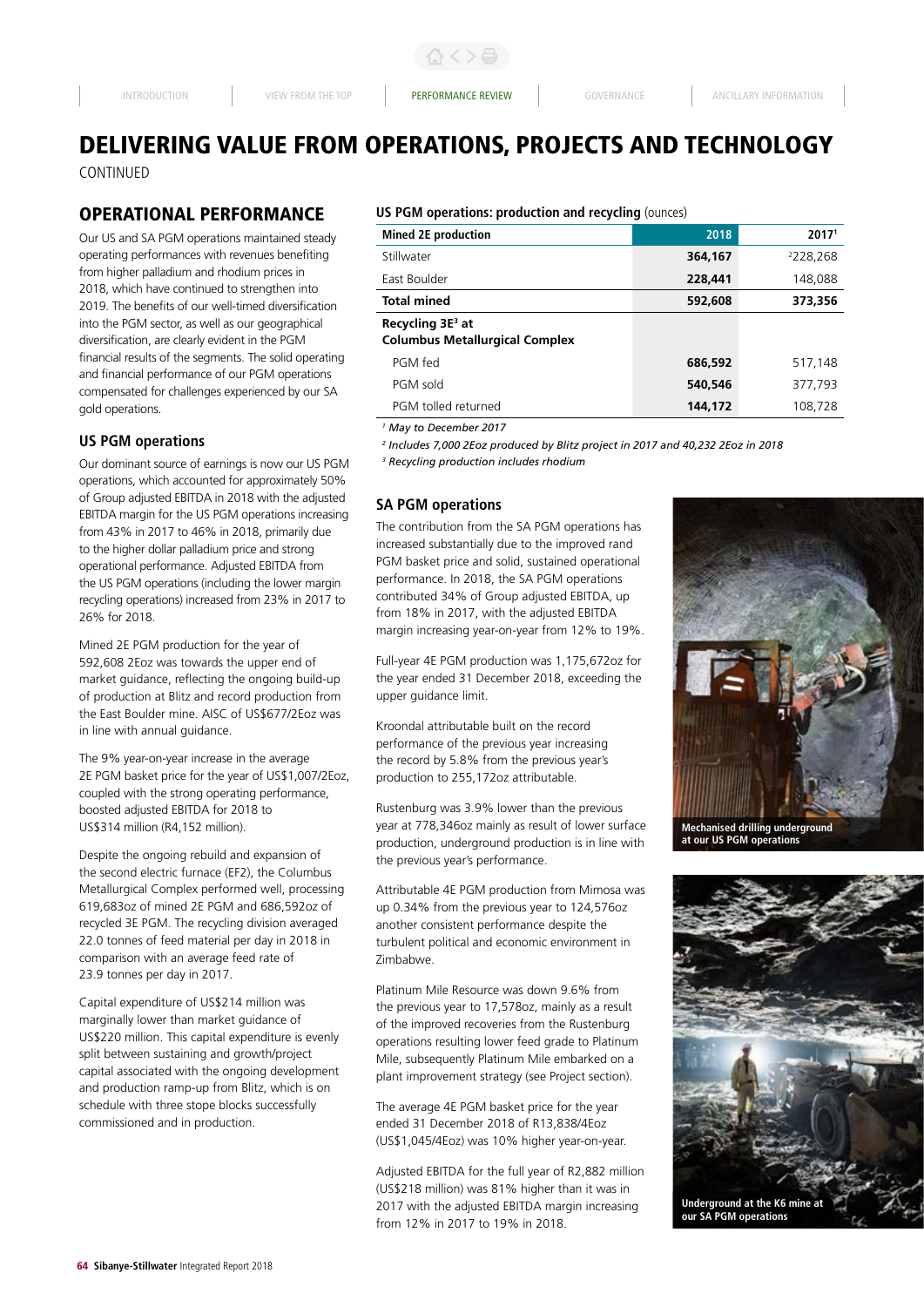# **SA gold operations**

Including 1,870kg (60,122oz) from DRDGOLD, total gold production declined by 16% year-onyear to 36,600kg (1,176,600oz), primarily due to the impact of the safety incidents in the first half of the year and other operational disruptions (power cuts at Beatrix, and seismic damage to infrastructure at the Driefontein 1 and Kloof 3 shafts), the AMCU strike in the second half of the year, and the cessation of underground mining at the Cooke operations in late 2017, which accounted for 956kg (30,736oz) or 32% of the reduction.

Gold production (excluding DRDGOLD and the Cooke underground operations) also declined by 16% to 34,676kg (1,114,800oz).

Underground production from the Driefontein operations decreased by 33% year-on-year to 8,952kg (287,800oz) due to repairs to the footwall infrastructure of the Masakhane shaft, following the seismic damage in May 2018 and the impact of the AMCU strike. The footwall infrastructure has been rehabilitated successfully but anticipated production build-up in the area was delayed by the strike.

Gold production from surface sources decreased by 64% to 621kg (20,000oz) due to the depletion of surface reserves and the disposal of the 2 and 3 plants to DRDGOLD. The possible restructuring of specific shafts at Driefontein, and recovery in volumes once the strike has ended, are expected to return the operation to profitability in 2019.

 Underground production from the Kloof operations decreased by 13% to 12,933kg (415,800oz) in comparison with 2017. Production volumes decreased by 16%, most notably at 3, 4 and 7 shafts, which were affected by the trauma of safety incidents and the AMCU strike. Surface production increased by 39% to 2,231kg (71,700oz) due to the additional milling capacity as a result of lower underground production, and the decision to process Kloof surface material at the Driefontein and Ezulwini metallurgical processing facilities.

At the Beatrix operations, underground gold production decreased slightly by 6% to 8,291kg (266,600oz), primarily due to the strike that affected production in the fourth quarter. Gold production from surface sources increased by 7% to 246kg (7,900oz) due to a 23% improvement in mined grades to 0.4g/t.

Underground production from the Cooke operations decreased by 97% to 81kg (2,600oz), following cessation of underground operations in November 2017 and final clean-up in December

2017. No underground gold was produced from the Cooke operations other than that from the clean-up of mud dams. Surface gold production increased by 64% to 1,265kg (40,700oz) due to a 26% increase in processed volumes to 4.0Mt due to the inclusion of Dump 38 and the acquisition of third-party material, which resulted in an additional 531kg (17,000oz) of gold for the period under review.

The impact of the 16% decline in production year-on-year is evident in the 15% increase in AISC for 2018 to R557,530/kg (US\$1,309/oz) although cost of sales before amortisation and depreciation (including DRDGOLD and the Cooke underground operations) remained flat year-on-year. The significant fixed overhead cost component (over 80% of operating costs) for the SA gold operations makes costs very sensitive to production volume changes and, as a result, unit costs such as AISC invariably increase with reductions in production volumes.

The average received rand gold price for 2018 of R535,929/kg (US\$1,259/oz), which was flat yearon-year, combined with the significant decline in production, resulted in adjusted EBITDA from our SA gold operations declining to R1,362 million (US\$103 million) from R5,309 million (US\$399 million) in 2017.

"Our successful commodity and geographic diversification is evident in our results"

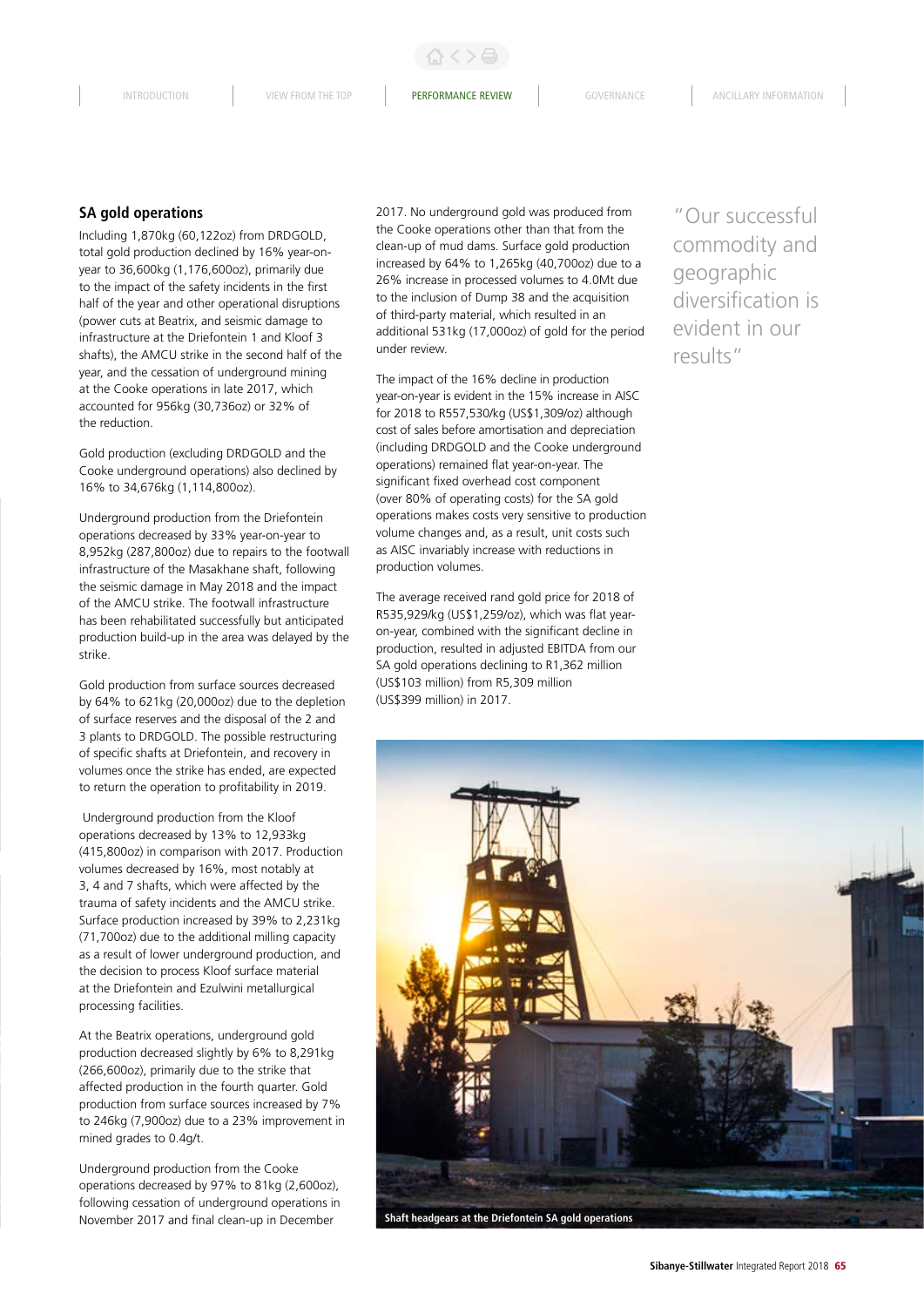# DELIVERING VALUE FROM OPERATIONS, PROJECTS AND TECHNOLOGY

CONTINUED

#### **SA and US PGM operations** (2018)

|                                                |               |                  |                          |                 |               |                 |                   | <b>US PGM</b>     |
|------------------------------------------------|---------------|------------------|--------------------------|-----------------|---------------|-----------------|-------------------|-------------------|
|                                                |               | <b>Total PGM</b> | <b>SA PGM operations</b> |                 |               |                 |                   | operations        |
|                                                |               | operations       |                          |                 |               | <b>Platinum</b> |                   |                   |
|                                                |               |                  | <b>Total</b>             | <b>Kroondal</b> | <b>Mimosa</b> | <b>Mile</b>     | <b>Rustenburg</b> | <b>Stillwater</b> |
| <b>Production (attributable)<sup>1</sup></b>   |               |                  |                          |                 |               |                 |                   |                   |
| Ore milled                                     | 000t          | 27,180           | 25,841                   | 3,865           | 1,402         | 7,712           | 12,862            | 1,339             |
| Underground                                    | 000t          | 13,720           | 12,381                   | 3,865           | 1,402         | $\overline{0}$  | 7,114             | 1,339             |
| Surface                                        | 000t          | 13,460           | 13,460                   | $\overline{0}$  | 0             | 7,712           | 5,748             | $\mathbf 0$       |
| Plant head grade                               | q/t           | 2.65             | 2.01                     | 2.48            | 3.56          | 0.63            | 2.52              | 15.01             |
| Underground                                    | g/t           | 4.40             | 3.25                     | 2.48            | 3.56          | $\mathsf 0$     | 3.60              | 15.01             |
| Surface                                        | q/t           | 0.87             | 0.87                     | $\mathbf 0$     | 0             | 0.63            | 1.19              | $\mathbf 0$       |
| <b>Plant recoveries</b>                        | $\%$          | 76.34            | 70.40                    | 82.65           | 77.59         | 11.19           | 74.59             | 91.29             |
| Underground                                    | $\frac{0}{0}$ | 86.24            | 83.60                    | 82.65           | 77.59         | $\overline{0}$  | 85.13             | 91.29             |
| Surface                                        | $\%$          | 25.23            | 25.23                    | $\mathbf 0$     | 0             | 11.19           | 35.22             | $\mathbf 0$       |
| Yield                                          | g/t           | 2.02             | 1.42                     | 2.05            | 2.76          | 0.07            | 1.88              | 13.77             |
| Underground                                    | q/t           | 3.79             | 2.71                     | 2.05            | 2.76          | $\mathbf 0$     | 3.06              | 13.77             |
| Surface                                        | q/t           | 0.22             | 0.22                     | $\overline{0}$  | $\mathbf 0$   | 0.07            | 0.42              | 0                 |
| PGM production (4E/2E)                         | 000oz         | 1,768            | 1,176                    | 255             | 125           | 18              | 778               | 593               |
| Underground                                    | 000oz         | 1,673            | 1,080                    | 255             | 125           | $\Omega$        | 701               | 593               |
| Surface                                        | 000oz         | 95               | 95                       | $\overline{0}$  | 0             | 18              | 78                | $\mathbf 0$       |
| PGM sales (4E/2E)                              | 000oz         | 1,770            | 1,176                    | 255             | 125           | 18              | 778               | 594               |
| Price and costs <sup>2</sup>                   |               |                  |                          |                 |               |                 |                   |                   |
|                                                | R/oz          | 13,657           | 13,838                   | 14,203          | 13,525        | 13,618          | 13,723            | 13,337            |
| Average PGM basket price received <sup>3</sup> | US\$/oz       | 1,031            | 1,045                    | 1,072           | 1,021         | 1,028           | 1,036             | 1,007             |
| Adjusted EBITDA margin <sup>4</sup>            | $\frac{0}{0}$ | 23               | 19                       | 22              | 33            | 22              | 18                | 46                |
|                                                | R/oz          | 9,904            | 710,417                  | 9,849           | 9,069         | 8,676           | 10,642            | 8,994             |
| All-in sustaining cost <sup>5</sup>            | US\$/oz       | 748              | 7787                     | 744             | 685           | 655             | 804               | 677               |
|                                                | R/oz          | 10,897           | 710,472                  | 9,849           | 9,069         | 11,924          | 10,643            | 11,651            |
| All-in cost <sup>5</sup>                       | US\$/oz       | 823              | 7791                     | 744             | 685           | 900             | 804               | 880               |
| <b>Capital expenditure</b>                     |               |                  |                          |                 |               |                 |                   |                   |
| Ore reserve development                        | <b>Rm</b>     | 1,477            | 7478                     | $\mathbf 0$     | $\mathbf 0$   | $\mathbf 0$     | 478               | 999               |
| Sustaining capital                             | Rm            | 725              | 7464                     | 141             | 171           | 10              | 314               | 260               |
| Growth projects <sup>6</sup>                   | <b>Rm</b>     | 1,632            | 758                      | $\overline{0}$  | $\mathbf 0$   | 57              | 1                 | 1,574             |
|                                                | Rm            | 3,833            | 1,000                    | 141             | 171           | 67              | 792               | 2,833             |
| <b>Total</b>                                   | US\$m         | 290              | 76                       | 11              | 13            | 5               | 60                | 214               |

*Average exchange rate in 2018 was R13.24/US\$*

*Figures may not tally as they are rounded independently*

*The US PGM operations' underground production is converted to metric tonnes and kilograms, and performance is translated into South African rand. In addition to the US PGM operations' underground production, recycled material is treated, which is excluded from the statistics* 

*1 Kroondal and Mimosa represent 50% attributable production while Platinum Mile is 91.7% owned and 100% incorporated*

*<sup>2</sup> The Group and total SA PGM operations' unit cost benchmarks exclude the financial results of Mimosa, which is equity accounted, and excluded from revenue and cost of sales*

<sup>3</sup> The average PGM basket price is the PGM revenue per 4E/2E ounce prior to a purchase-of-concentrate adjustment

*4 Adjusted EBITDA margin is calculated by dividing adjusted EBITDA by revenue*

*<sup>5</sup> All-in cost excludes income tax, costs associated with merger and acquisition activities, working capital, impairments, financing costs, one-time severance charges and items needed to normalise earnings. All-in cost is made up of All-in sustaining cost, as the cost to sustain current operations and presented as a sub-total in the All-in cost calculation, together with corporate and major capital expenditure associated with growth. All-in sustaining cost per ounce (and kilogram) and All-in cost per ounce (and kilogram) are calculated by dividing the All-in sustaining cost and All-in cost respectively, in a period, by the total 4E/2E PGM production in the same period.*

*<sup>6</sup> The US PGM operations' growth project expenditure in 2018 was R71 million (US\$5 million) – the majority of which related to the Altar and Marathon projects*

*<sup>7</sup> Excludes Mimosa due to it being equity accounted*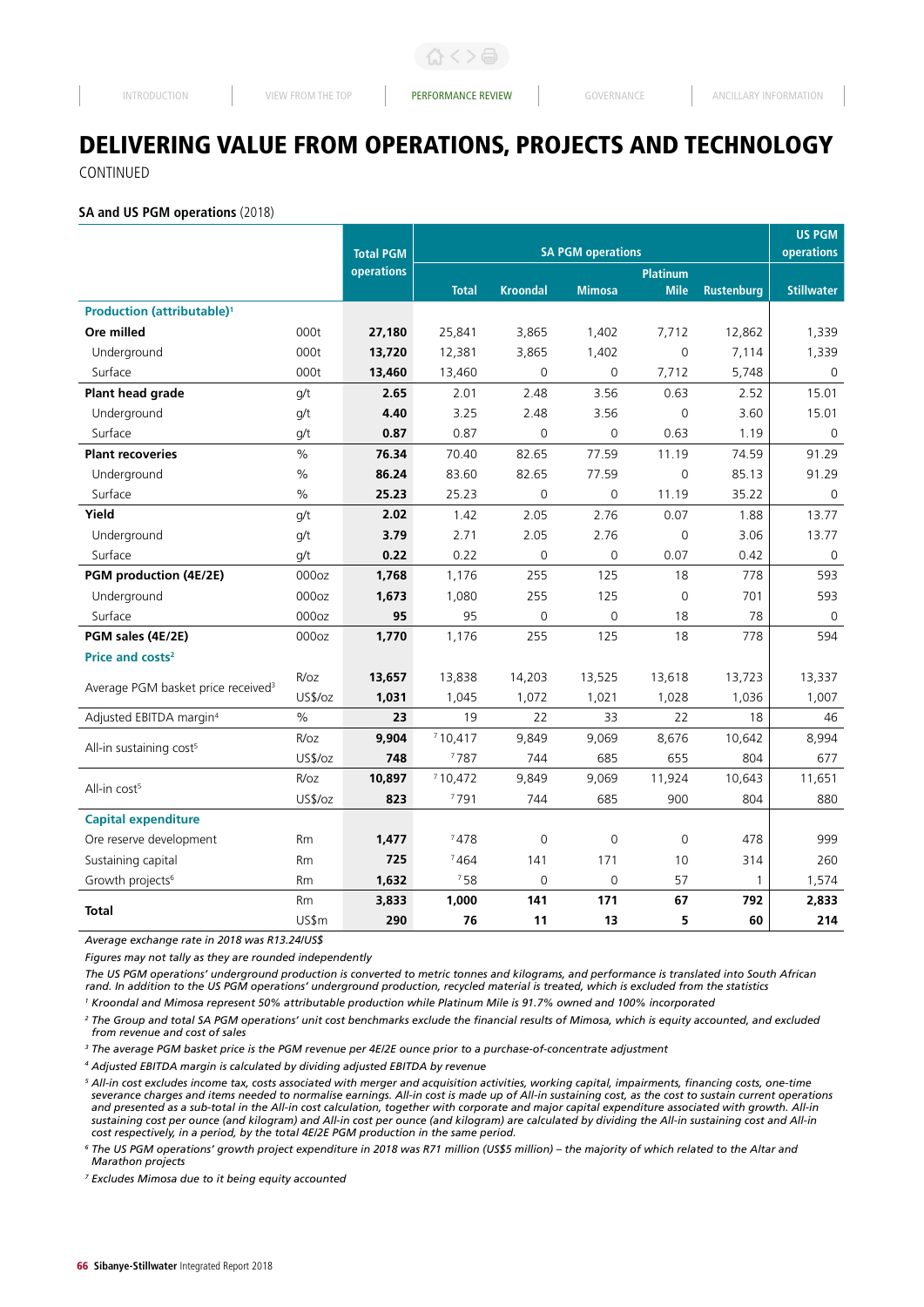#### **SA and US PGM operations** (2017)

|                                                |           | <b>SA PGM operations</b><br><b>Total PGM</b> |              |                 |                     |                     | US PGM<br>operations |                   |
|------------------------------------------------|-----------|----------------------------------------------|--------------|-----------------|---------------------|---------------------|----------------------|-------------------|
|                                                |           | operations                                   |              |                 |                     | <b>Platinum</b>     |                      |                   |
|                                                |           |                                              | <b>Total</b> | <b>Kroondal</b> | <b>Mimosa</b>       | Mile                | Rustenburg           | <b>Stillwater</b> |
| <b>Production (attributable)<sup>1</sup></b>   |           |                                              |              |                 |                     |                     |                      |                   |
| Ore milled                                     | 000t      | 27,051                                       | 26,196       | 3,778           | 1,385               | 8,050               | 12,983               | 855               |
| Underground                                    | 000t      | 13,116                                       | 12,261       | 3,778           | 1,385               | $\mathbf 0$         | 7,098                | 855               |
| Surface                                        | 000t      | 13,935                                       | 13,935       | $\Omega$        | $\Omega$            | 8,050               | 5,885                | $\mathbf 0$       |
| Plant head grade                               | g/t       | 2.50                                         | 2.09         | 2.42            | 3.58                | 0.65                | 2.72                 | 15.01             |
| Underground                                    | g/t       | 4.06                                         | 3.30         | 2.42            | 3.58                | $\mathsf{O}\xspace$ | 3.70                 | 15.01             |
| Surface                                        | g/t       | 1.02                                         | 1.02         | $\overline{0}$  | $\mathbf 0$         | 0.65                | 1.52                 | $\mathbf 0$       |
| <b>Plant recoveries</b>                        | $\%$      | 72.37                                        | 68.06        | 81.91           | 77.87               | 11.62               | 71.41                | 90.95             |
| Underground                                    | %         | 85.22                                        | 83.42        | 81.91           | 77.87               | $\mathsf{O}\xspace$ | 84.99                | 90.95             |
| Surface                                        | $\%$      | 24.25                                        | 24.25        | $\mathbf 0$     | $\mathsf{O}\xspace$ | 11.62               | 31.58                |                   |
| Yield                                          | g/t       | 1.81                                         | 1.42         | 1.99            | 2.79                | 0.08                | 1.94                 | 13.69             |
| Underground                                    | g/t       | 3.46                                         | 2.75         | 1.99            | 2.79                | 0                   | 3.15                 | 13.69             |
| Surface                                        | g/t       | 0.25                                         | 0.25         | $\overline{0}$  | $\overline{0}$      | 0.08                | 0.48                 |                   |
| PGM production (4E/2E)                         | 000oz     | 1,571                                        | 1,194        | 241             | 124                 | 19                  | 810                  | 376               |
| Underground                                    | 000oz     | 1,460                                        | 1,084        | 241             | 124                 | $\mathbf 0$         | 719                  | 376               |
| Surface                                        | 000oz     | 110                                          | 110          | $\mathbf 0$     | $\mathbf 0$         | 19                  | 91                   |                   |
| PGM sales (4E/2E)                              | 000oz     | 1,550                                        | 1,194        | 241             | 124                 | 19                  | 810                  | 355               |
| Price and costs <sup>2</sup>                   |           |                                              |              |                 |                     |                     |                      |                   |
| Average PGM basket price received <sup>3</sup> | R/oz      | 12,477                                       | 12,534       | 12,564          | 12,572              | 12,679              | 12,505               | 12,330            |
|                                                | US\$/oz   | 938                                          | 942          | 944             | 945                 | 953                 | 940                  | 927               |
| Adjusted EBITDA margin <sup>4</sup>            | $\%$      | 17                                           | 12           | 15              | 31                  | 27                  | 11                   | 43                |
| All-in sustaining cost <sup>5</sup>            | R/oz      | 9,959                                        | 710,399      | 10,176          | 9,781               | 6,696               | 10,554               | 8,707             |
|                                                | US\$/oz   | 748                                          | 7782         | 765             | 735                 | 503                 | 793                  | 651               |
|                                                | R/oz      | 10,582                                       | 710,401      | 10,176          | 9,781               | 6,815               | 10,554               | 11,097            |
| All-in cost <sup>5</sup>                       | US\$/oz   | 795                                          | 7782         | 765             | 735                 | 512                 | 793                  | 821               |
| <b>Capital expenditure</b>                     |           |                                              |              |                 |                     |                     |                      |                   |
| Ore reserve development                        | <b>Rm</b> | 1,004                                        | 7465         | $\overline{0}$  | $\mathbf 0$         | $\mathbf 0$         | 465                  | 539               |
| Sustaining capital                             | Rm        | 572                                          | 7568         | 191             | 223                 | 11                  | 366                  | 227               |
| Growth projects <sup>6</sup>                   | <b>Rm</b> | 891                                          | 72           | $\overline{0}$  | $\mathbf 0$         | 2                   | $\mathbf 0$          | 6888              |
| <b>Total</b>                                   | Rm        | 2,466                                        | 1,035        | 191             | 223                 | 13                  | 831                  | 1,654             |
|                                                | US\$m     | 202                                          | 78           | 14              | 17                  | $\mathbf{1}$        | 62                   | 124               |

*Average exchange rate in 2017 was R13.31/US\$*

*Figures may not tally as they are rounded independently*

*The US PGM operations' underground production is converted to metric tonnes and kilograms, and performance is translated into South African rand. In addition to the US PGM operations' underground production, recycled material is treated, which is excluded from the statistics shown*

*1 Kroondal and Mimosa represent 50% attributable production while Platinum Mile is 91.7% owned and 100% incorporated*

*<sup>2</sup> The Group and total SA PGM operations' unit cost benchmarks exclude the financial results of Mimosa, which is equity accounted, and excluded from revenue and cost of sales*

*3 The average PGM basket price is the PGM revenue per 4E/2E ounce prior to a purchase-of-concentrate adjustment* 

*4 Adjusted EBITDA margin is calculated by dividing adjusted EBITDA by revenue*

*<sup>5</sup> All-in cost excludes income tax, costs associated with merger and acquisition activities, working capital, impairments, financing costs, one-time severance charges and items needed to normalise earnings. All-in cost is made up of All-in sustaining cost, as the cost to sustain current operations and presented as a sub-total in the All-in cost calculation, together with corporate and major capital expenditure associated with growth. All-in sustaining cost per ounce (and kilogram) and All-in cost per ounce (and kilogram) are calculated by dividing the All-in sustaining cost and All-in cost respectively, in a period, by the total 4E/2E PGM production in the same period.*

*<sup>6</sup> The US PGM operations' corporate project expenditure in 2017 was R40 million (US\$3 million) – the majority of which related to the Altar and Marathon projects*

*<sup>7</sup> Excludes Mimosa due to it being equity accounted*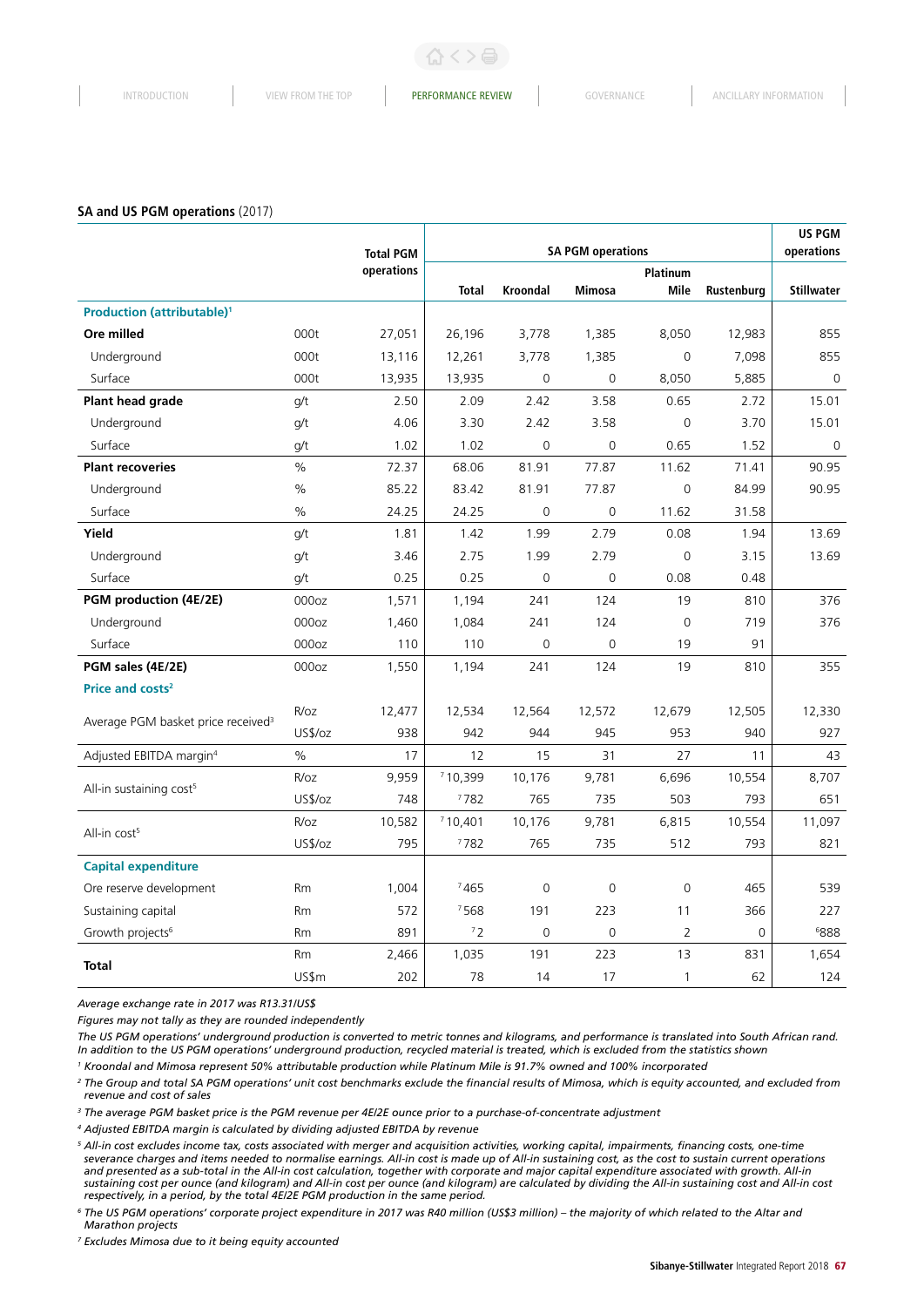# DELIVERING VALUE FROM OPERATIONS, PROJECTS AND TECHNOLOGY CONTINUED

**SA gold operations** (2018)

|                                     | <b>Unit</b>       | <b>Total</b>   | <b>Driefontein</b> | <b>Kloof</b> | <b>Beatrix</b> | Cooke       | <b>DRDGOLD</b> |
|-------------------------------------|-------------------|----------------|--------------------|--------------|----------------|-------------|----------------|
| <b>Production</b>                   |                   |                |                    |              |                |             |                |
| Ore milled                          | 000t              | 27,199         | 3,143              | 7,108        | 2,952          | 4,092       | 9,904          |
| Underground                         | 000t              | 5,811          | 1,634              | 1,821        | 2,282          | 74          | $\mathbf 0$    |
| Surface                             | 000t              | 21,388         | 1,509              | 5,287        | 670            | 4018        | 9,904          |
| Yield                               | g/t               | 1.35           | 3.05               | 2.13         | 2.89           | 0.33        | 0.19           |
| Underground                         | q/t               | 5.21           | 5.48               | 7.11         | 3.63           | 1.08        | $\mathbf 0$    |
| Surface                             | q/t               | 0.30           | 0.41               | 0.44         | 0.37           | 0.33        | 0.19           |
|                                     | kg                | 36,600         | 9,573              | 15,253       | 8,536          | 1,394       | 1,844          |
| <b>Gold production</b>              | 000 <sub>oz</sub> | 1,177          | 308                | 490          | 275            | 45          | 59             |
| Underground                         | kg                | 30,263         | 8,952              | 12,940       | 8,291          | 80          | $\mathbf 0$    |
|                                     | 000oz             | 973            | 288                | 416          | 267            | 3           | $\mathbf 0$    |
| Surface                             | kg                | 6,337          | 621                | 2,313        | 245            | 1,314       | 1,844          |
|                                     | 000oz             | 204            | 20                 | 72           | 8              | 42          | 59             |
| <b>Gold sales</b>                   | kg                | 36,489         | 9,573              | 15,164       | 8,536          | 1,346       | 1,870          |
|                                     | 000oz             | 1,173          | 308                | 488          | 275            | 43          | 60             |
| <b>Price and costs</b>              |                   |                |                    |              |                |             |                |
| Gold price received                 | R/kg              | 535,929        | 533,918            | 536,250      | 539,046        | 550,223     | 560,160        |
|                                     | US\$/oz           | 1,259          | 1,254              | 1,259        | 1,266          | 1,292       | 1,316          |
| Adjusted EBITDA margin <sup>1</sup> | $\%$              | $\overline{7}$ | (13)               | 21           | 14             | (50)        | 3              |
| All-in sustaining cost <sup>2</sup> | R/kg              | 557,530        | 707,375            | 489,587      | 521,884        | 476,003     | 569,893        |
|                                     | US\$/oz           | 1,309          | 1,661              | 1,150        | 1,226          | 1,118       | 1,338          |
| All-in cost <sup>2</sup>            | R/kg              | 583,409        | 707,417            | 498,938      | 522,083        | 476,003     | 732,086        |
|                                     | US\$/oz           | 1,370          | 1,661              | 1,172        | 1,226          | 1,118       | 1,719          |
| <b>Capital expenditure</b>          |                   |                |                    |              |                |             |                |
| Ore reserve development             | Rm                | 2,054          | 817                | 840          | 397            | 0           | $\mathbf 0$    |
| Sustaining capital                  | Rm                | 546            | 228                | 221          | 83             | 0           | 15             |
| Growth projects <sup>3</sup>        | <b>Rm</b>         | 648            | $\mathbf{1}$       | 142          | $\overline{2}$ | 0           | 303            |
| <b>Total</b>                        | Rm                | 3,248          | 1,046              | 1,202        | 481            | $\mathbf 0$ | 318            |
|                                     | US\$m             | 245            | 79                 | 91           | 36             | 0           | 24             |

*Average exchange rate in 2018 was R13.24/US\$*

*Figures may not tally as they are rounded independently*

*1 Adjusted EBITDA margin is calculated by dividing adjusted EBITDA by revenue*

*<sup>2</sup> All-in cost excludes income tax, costs associated with merger and acquisition activities, working capital, impairments, financing costs, one-time severance charges and items needed to normalise earnings. All-in cost is made up of All-in sustaining cost, as the cost to sustain current operations and presented as a sub-total in the All-in cost calculation, together with corporate and major capital expenditure associated with growth. All-in sustaining cost per kilogram (and ounce) and All-in cost per kilogram (and ounce) are calculated by dividing the All-in sustaining cost and All-in cost, respectively, in a period by the total gold sold in the same period.*

<sup>3</sup> Growth project expenditure in 2018 was R201 million (US\$15 million) – the majority of which was related to the Burnstone project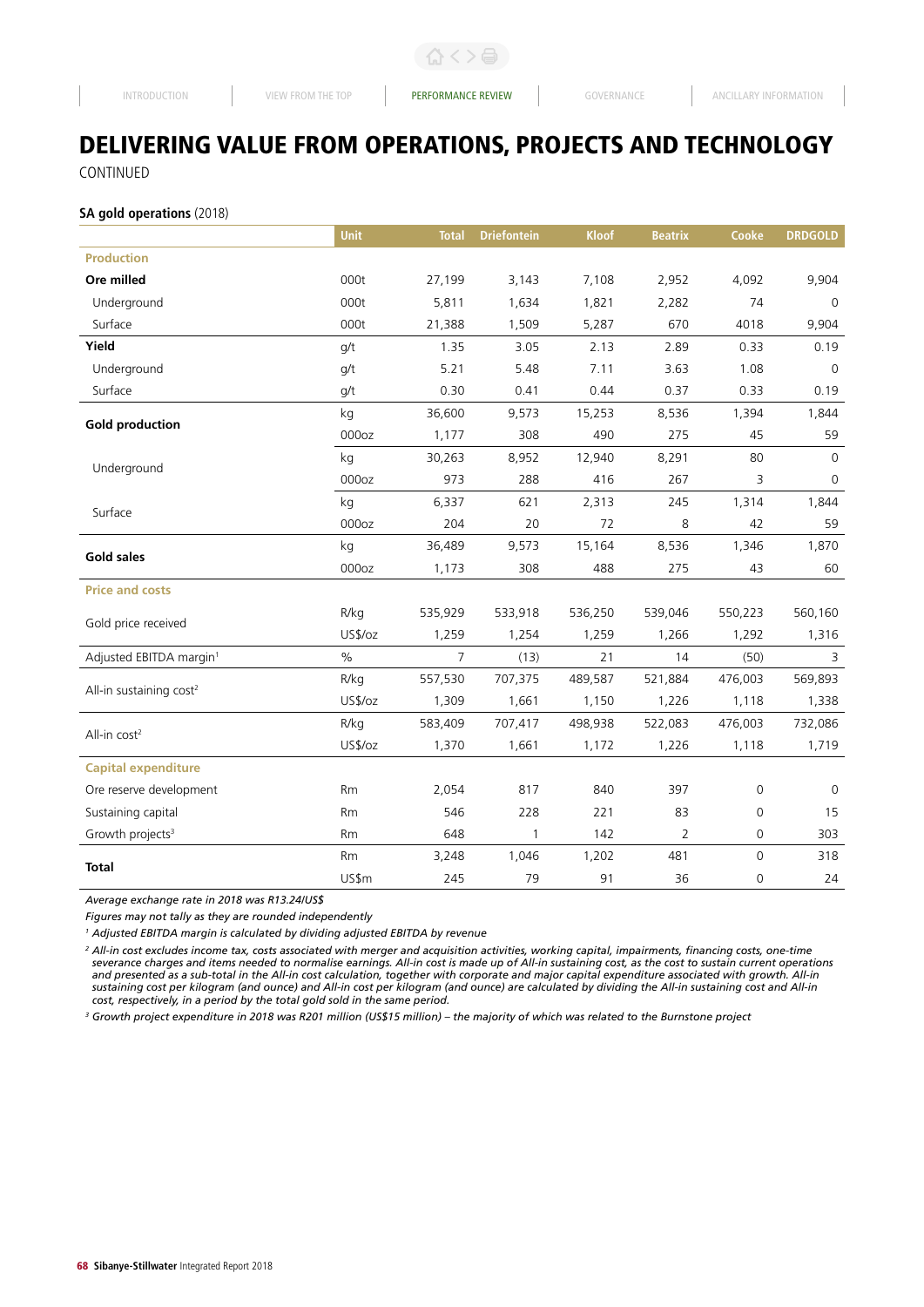#### **SA gold operations** (2017)

|                                     | Unit              | <b>Total</b> | <b>Driefontein</b> | Kloof   | <b>Beatrix</b> | Cooke   |
|-------------------------------------|-------------------|--------------|--------------------|---------|----------------|---------|
| <b>Production</b>                   |                   |              |                    |         |                |         |
| Ore milled                          | 000t              | 19,030       | 6,042              | 5,844   | 3,515          | 3,722   |
| Underground                         | 000t              | 7,575        | 2,137              | 2,177   | 2,737          | 524     |
| Surface                             | 000t              | 11,455       | 3,905              | 3,667   | 778            | 3,198   |
| Yield                               | q/t               | 2.29         | 2.48               | 2.86    | 2.59           | 0.83    |
| Underground                         | q/t               | 5.19         | 6.21               | 6.81    | 3.24           | 4.46    |
| Surface                             | q/t               | 0.38         | 0.45               | 0.45    | 0.30           | 0.24    |
|                                     | kg                | 43,634       | 15,004             | 16,432  | 9,091          | 3,107   |
| <b>Gold production</b>              | 000oz             | 1,403        | 482                | 528     | 292            | 100     |
|                                     | kg                | 39,285       | 13,262             | 14,826  | 8,859          | 2,338   |
| Underground                         | 000oz             | 1,263        | 426                | 477     | 285            | 75      |
| Surface                             | kg                | 4,349        | 1,742              | 1,606   | 232            | 769     |
|                                     | 000 <sub>oz</sub> | 140          | 56                 | 52      | 8              | 25      |
| <b>Gold sales</b>                   | kg                | 43,763       | 15,088             | 16,466  | 9,091          | 3,118   |
|                                     | 000oz             | 1,407        | 485                | 529     | 292            | 100     |
| <b>Price and costs</b>              |                   |              |                    |         |                |         |
| Gold price received                 | R/kg              | 536,378      | 535,319            | 537,167 | 536,333        | 537,684 |
|                                     | US\$/oz           | 1,254        | 1,251              | 1,256   | 1,254          | 1,257   |
| Adjusted EBITDA margin <sup>1</sup> | $\%$              | 23           | 23                 | 34      | 19             | (31)    |
| All-in sustaining cost <sup>2</sup> | R/kg              | 482,693      | 487,951            | 430,572 | 502,761        | 673,445 |
|                                     | US\$/oz           | 1,128        | 1,141              | 1,007   | 1,175          | 1,574   |
| All-in cost <sup>2</sup>            | R/kg              | 501,620      | 490,893            | 439,506 | 503,036        | 677,197 |
|                                     | US\$/oz           | 1,173        | 1,148              | 1,027   | 1,176          | 1,583   |
| <b>Capital expenditure</b>          |                   |              |                    |         |                |         |
| Ore reserve development             | Rm                | 2,288        | 876                | 876     | 482            | 54      |
| Sustaining capital                  | Rm                | 531          | 235                | 210     | 63             | 9       |
| Growth projects <sup>3</sup>        | Rm                | 591          | 44                 | 147     | 1              | 12      |
| <b>Total</b>                        | Rm                | 3,410        | 1,156              | 1,234   | 546            | 74      |
|                                     | US\$m             | 256          | 87                 | 93      | 41             | 6       |

*Average exchange rate in 2017 was R13.31/US\$*

*Figures may not tally as they are rounded independently*

*1 Adjusted EBITDA margin is calculated by dividing adjusted EBITDA by revenue*

*2 All-in cost excludes income tax, costs associated with merger and acquisition activities, working capital, impairments, financing costs, one-time severance charges and items needed to normalise earnings. All-in cost is made up of All-in sustaining cost, as the cost to sustain current operations and presented as a sub-total in the All-in cost calculation, together with corporate and major capital expenditure associated with growth. All-in sustaining cost per kilogram (and ounce) and All-in cost per kilogram (and ounce) are calculated by dividing the All-in sustaining cost and All-in cost, respectively, in a period by the total gold sold in the same period.*

<sup>3</sup> Growth project expenditure in 2017 was R402 million (US\$30 million) – the majority of which was related to the Burnstone project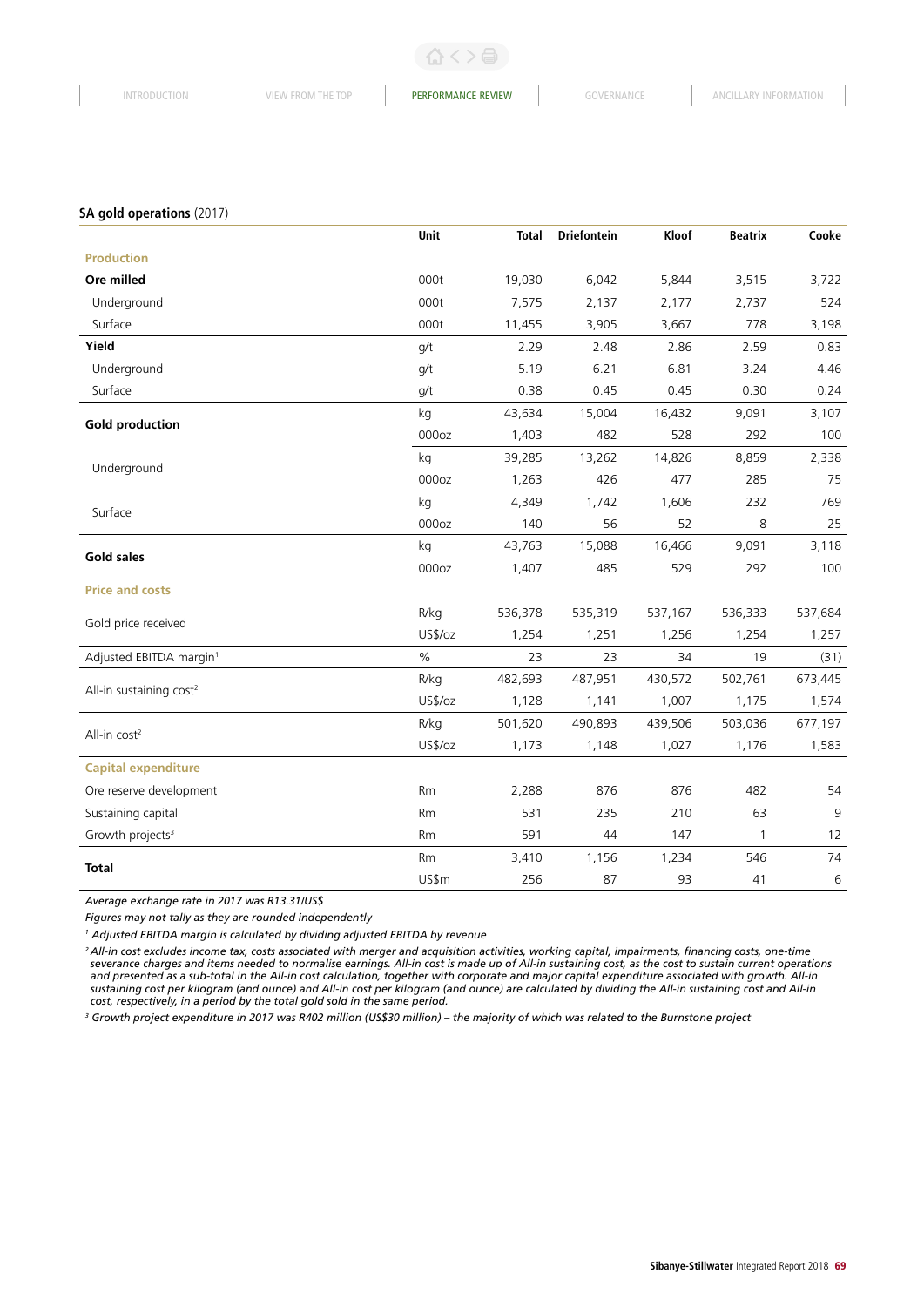# DELIVERING VALUE FROM OPERATIONS, PROJECTS AND TECHNOLOGY CONTINUED

# FUTURE FOCUS

The Group is poised to benefit from the sharp increase in precious metals prices in the first three months of 2019, particularly palladium and rhodium, and most recently a recovery in the platinum price, which are well supported by robust fundamentals.

Mined 2E PGM production from the US PGM operations is forecast at between 645,000oz and 675,000oz due to continued production build-up from Blitz. AISC is forecast to be between US\$690/2Eoz and US\$730/2Eoz, an increase range of 2% to 8% versus 2018's reported AISC of US\$677/2Eoz. This anticipated increase is largely attributed to maintenance equipment capital spend at Stillwater and increased royalties and taxes as a result of higher prevailing US\$ PGM prices. Unit cash operating cost, which is calculated before these specific items, is expected to decline year-on-year as lower cost production from Blitz supplements stable production from Stillwater West and East Boulder. Total capital spend for the year is guided at between US\$235 million and US\$245 million. Approximately half of this anticipated spend is growth capital, including expenditure on the Fill the Mill (FTM) project.

From the SA PGM operations, 4E PGM production in 2019 is forecast at 1.0Moz – 1.1Moz with AISC between R12,500/4Foz and R13,200/4Eoz (US\$922/4Eoz and US\$974/4Eoz), reflecting the transition to the toll processing arrangement. Capital expenditure is forecast at R1,400 million (US\$103 million), including approximately R230 million (US\$17 million) of project capital, excluding Mimosa. The dollar costs are based on an average exchange rate of R13.55/US\$.

DRDGOLD has been fully consolidated into Group operating and financial results from 1 August 2018 but, at this stage, we can report that guidance for our SA gold operations will be available only once the protracted AMCU strike has been terminated and the restructuring process has been completed.

# FILL THE MILL GROWTH PROJECT

The Fill the Mill (FTM) project, a low capital-investment, high-return, growth project at the US PGM operations is expected to deliver approximately 40,000oz of annual 2E PGM production, over an expected 10-year period from late 2020, through incremental expansion of mining and certain support facilities at East Boulder and the Columbus Metallurgical Complex.

Incremental project capital is approximately US\$19 million (excluding additional operating costs) over two years until first production.

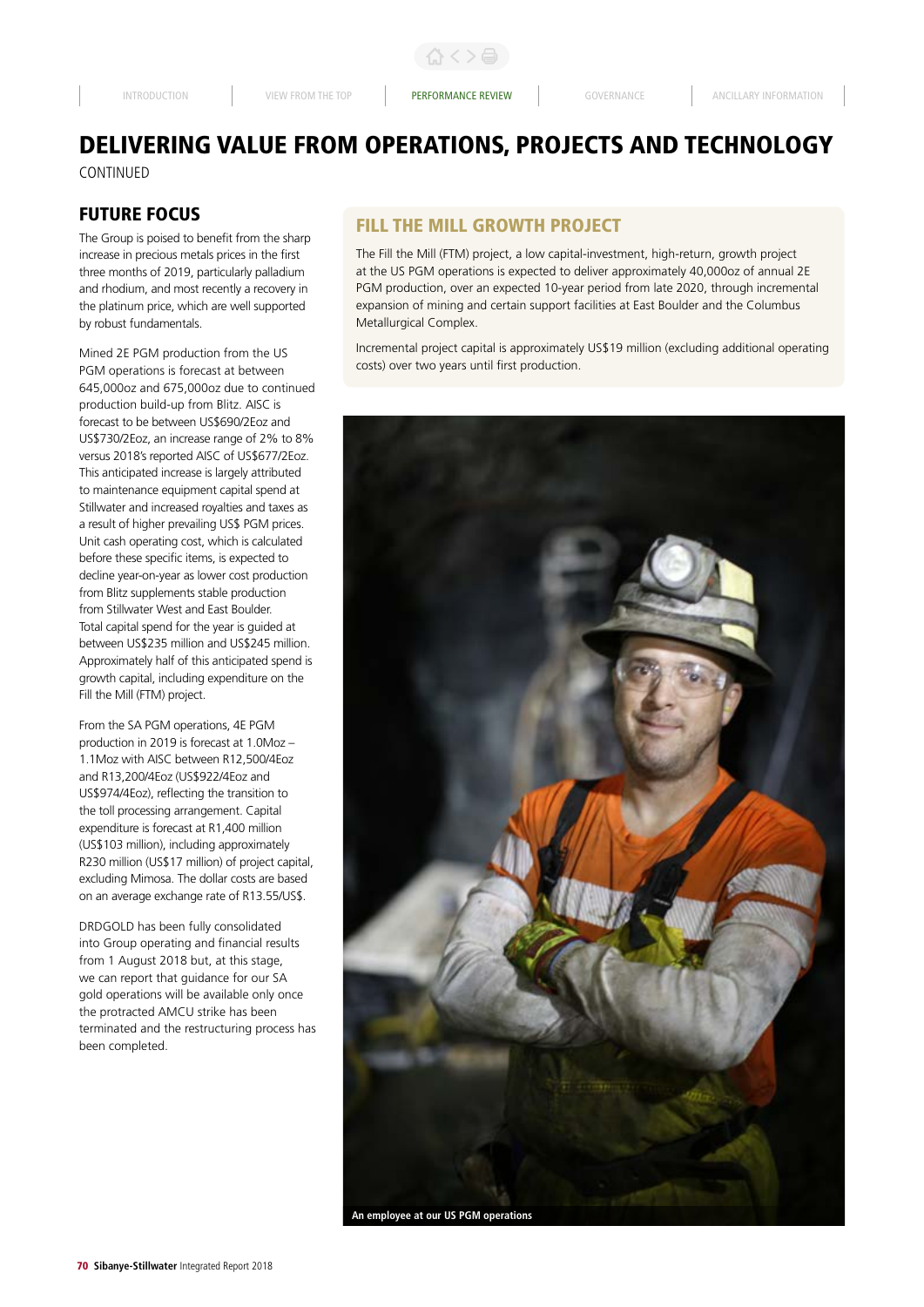# PROJECTS

*Refer to Sibanye-Stillwater Mineral Resources and Mineral Reserves Report 2018 for details on each project*

Expenditure on organic growth projects in 2018 was R2,279 million (US\$172 million) in comparison with R1,482 million (US\$111 million) in 2017.

Our projects are reviewed, evaluated and ranked every year in line with our strategic planning in order to determine execution priority and thus ensure highest capital efficiency for the entire portfolio.

# **US PGM projects**

#### BLITZ

The Blitz section, a significant expansion project currently under development, started ore production in 2017 and produced 40,232 oz in 2018 as part of the Stillwater mine. The current section is accessed by a 580m-deep shaft and five portals.

The Blitz project will expand the Stillwater mine 6,000m to the east of the existing mining operations (*refer to schematic below*). All primary development in the Blitz area will be 5m high by 5m wide, which will significantly reduce underground support personnel per tonne mined. The average Blitz reserve grade is 24g/t with localised stoping (ore) areas in excess of 30g/t.

The Blitz project is expected to add an additional 300,000 2E PGM ounces to the existing Stillwater and East Boulder production by 2021/2022. Planned production expansion in the Blitz project area requires accelerated manpower hiring, expansion of concentrator capacity and shorten permitting time lines for tailings expansion.

#### MARATHON

During 2018, at the Marathon PGMcopper project, approximately 10km north of Marathon, Ontario, adjacent to the Trans-Canada Highway 17 on the northeast shore of Lake Superior, geological prospecting mapping and trench sampling continued at the Boyer zone where surface mineralisation was extended by 800m. In addition, a passive seismic survey was completed over the Marathon property (1,024 geophones) as a project funded by the Horizon 2020 European Union research and innovation programme. The data is currently being processed with a view to locating high-velocity zones that correlate with massive sulphide high-grade feeders at Marathon. The gravity survey line (6,000m) was also surveyed in 2018 across a seismic high-velocity zone to verify higher density. Baseline environmental stream sampling and a community relations programme continued at the same time.

# **SA PGM operations** CHROME OPTIMISATION

A chrome spiral recovery plant currently exists at the Waterval UG2 concentrator to treat flotation tails. In order to improve chrome recovery, fine fraction chrome recovery technology trade-off studies were conducted in 2018. The trade-off studies concluded that a reflux classifier was the preferred technology solution. The chrome optimisation project introduces two modular reflux classifiers to increase the recovery of chrome in the -75 micron tailings fraction. The project envisages the recovery of an additional 10,000 tpm of chrome concentrate equivalent to 20% of current production.

A contracting company, Linhleko Projects, will recover the chromite concentrate in terms of an outcome-based business model



and the SA PGM operations will initially account for the contract as a finance lease that will be reflected as a right of use asset and finance lease liability (considered to be debt) of approximately R230 million. Sibanye-Stillwater will not directly fund the project but will pay for the plant in terms of an outcomebased business model that is related to actual chrome production. The project is expected to be commissioned in Q4 2019.

# PLATINUM MILE RECOVERY FLOTATION EXPANSION PROJECT

The aim of the Platinum Mile recovery flotation expansion project is to increase throughput by  $520m<sup>3</sup>$  and retention time from eight minutes to 24 minutes thereby significantly improving 4PGE recovery.

The increased rougher retention time resulted in an overall plant recovery of about 2%.

Earthworks for the rougher cell expansion to the Platinum Mile recovery flotation expansion project commenced on 23 January 2018 and the project was commissioned during Q4 2018 for a capital cost of R60 million.

# **SA gold projects BURNSTONE**

The Burnstone project is a shallow to intermediate depth gold mining project near Balfour in Mpumalanga, 80km north-west of Johannesburg. The Burnstone development project was purchased by Sibanye-Stillwater in 2014. The project feasibility study that was prepared was independently reviewed in 2015 and finance was approved in 2016 with development starting in 2016. As from commencement of development in 2016 to May 2018, 12,368 metres of development had been completed which includes seven reef raises that are production ready.

The capital approved for the Burnstone project during 2018 was R442.0 million. On completion of a detailed engineering design, the project capital provision approved for 2018 was reduced to R417.6 million in order to deliver new infrastructure on a just in time basis with an expected expenditure of R198.0 million by end December 2018. Development was stopped in May 2018, due to a capital preservation exercise. The operational requirements subsequently focused on the establishment of underground engineering infrastructure in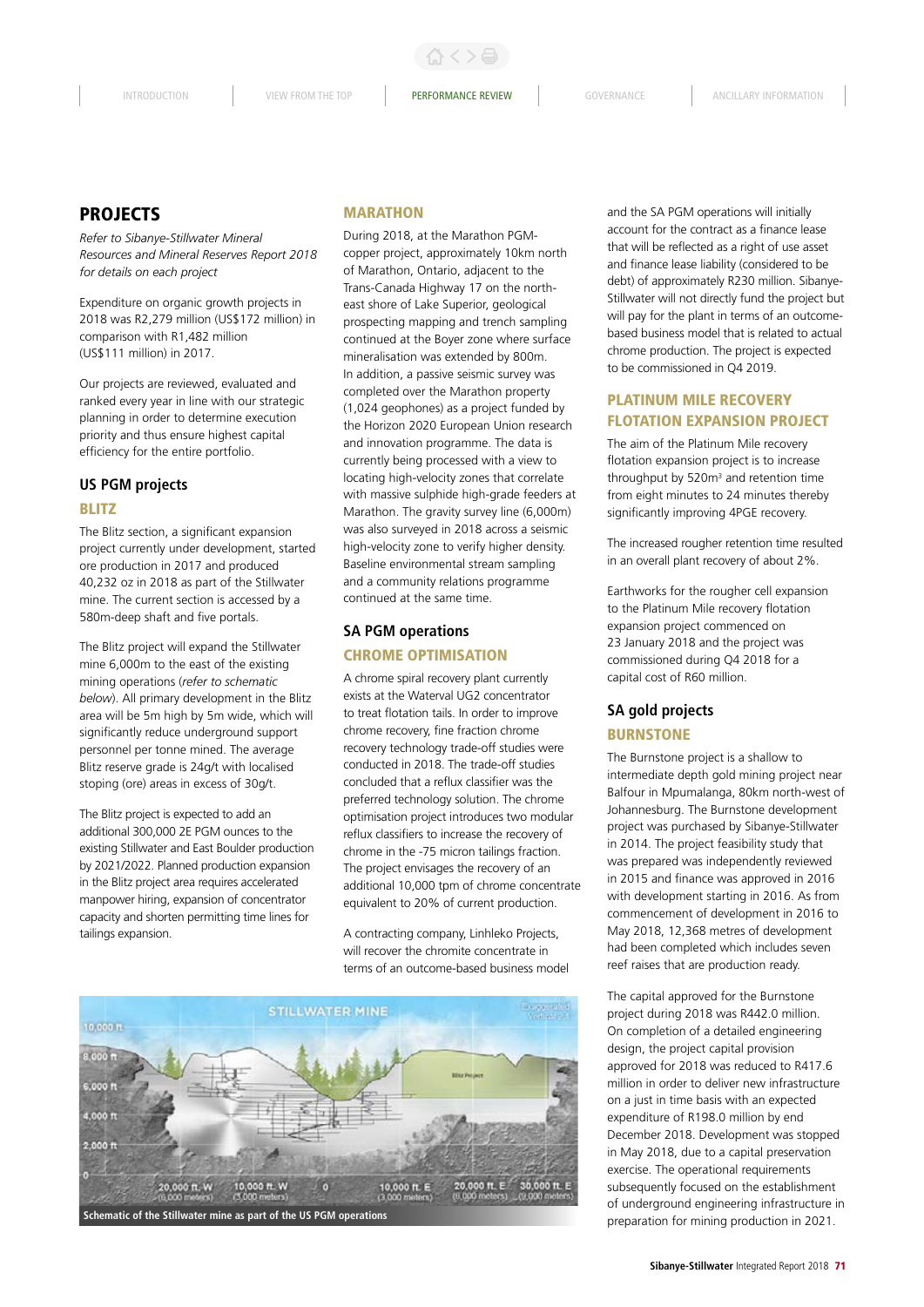合く>合

# DELIVERING VALUE FROM OPERATIONS, PROJECTS AND TECHNOLOGY CONTINUED

The Burnstone project focus for 2019 is to continue establishing underground engineering infrastructure in preparation for expected mining production commencing in 2021. The Burnstone 2019 operational plan project capital provision of R125 million has been allocated to complete the required engineering infrastructure to support mining production from 2021.

# SOUTHERN ORANGE FREE STATE

Sibanye-Stillwater acquired the Southern Orange Free State (SOFS) project (which includes the Bloemhoek and De Bron Merriespruit projects) near Virginia in the Free State in 2014 through the acquisition of Witwatersrand Consolidated Gold Resources (Wits Gold).

The De Bron Merriespruit project was at feasibility stage and an application for a new mining right over the SOFS project area was submitted to the Department of Mineral Resources in terms of Section 22 of the Mineral and Petroleum Resources Development Act. The SOFS mining right was granted in February 2014 and executed on 14 June 2017. The right expires on 13 June 2040.

A feasibility study on Bloemhoek, which began in 2016, is expected to be finalised in 2019. If the project is approved, the development is expected to enter the Bloemhoek project area from Beatrix 3 shaft in 2021. The Bloemhoek and De Bron Merriespruit projects envisage using existing Beatrix support infrastructure in order to limit the amount of capital funding required to reach production phase.

#### FAR WEST GOLD RECOVERIES

In August 2018, the sale of selected surface assets to DRDGOLD was concluded. Select West Rand Tailings Retreatment Project (WRTRP) assets were traded for 38.05% of all DRDGOLD shares. DRDGOLD's gold reserves increased by approximately 83% from 3.28Moz to 6.00Moz following the transaction.

Renamed Far West Gold Recoveries, 30km west of Johannesburg, this project, which is now in operation, includes historic tailings storage facilities over an area of 412.3ha with a combined Mineral Reserve estimate of 246Mt at an average grade of 0.344g/t gold for a total gold content of 2.72Moz.

DRDGOLD commissioned a "reduced" Phase 1 of the Far West Gold Recoveries project, with the pumping of reclaimed tailings from the Driefontein 5 tailings facility into the upgraded Driefontein 2 carbon-inleach (CIL) circuit. The project is on track to process the designed 500 000tpm in Q1 2019.

DRDGOLD intends developing the assets into a large-scale 1.2Mtpm, 20-year operation that will reclaim gold in a phased approach.

#### KLOOF OPTIMISATION PROJECT

The extension project at Kloof's 4 shaft, to access the area between 45 and 47 levels, progressed to a point just below 46 level in 2018. Development will continue to 47 level.

In addition, the Kloof 8 shaft expansion project, designed to increase current production levels at 8 shaft, was approved in 2018 and will be fully operational by 2020.

The Kloof integration project, designed to optimise operating shafts and close redundant infrastructure, also began in 2018. This project will significantly decrease operating costs.

# **Other projects**

#### **ALTAR**

On 5 November 2018, Sibanye-Stillwater concluded a transaction with Regulus Resources and a newly formed subsidiary of Regulus, Aldebaran Resources creating a strategic partnership to unlock value at the Altar copper-gold project in the province of San Juan, Argentina, 180km west of the city of San Juan.

During 2018, Regulus Resources spun out its Argentine assets, including the Rio Grande project, into a newly formed company, Aldebaran Resources, which has entered into a joint venture and option agreement with Stillwater Canada (an indirect subsidiary of Sibanye-Stillwater) to acquire up to an 80% interest in Peregrine Metals, a wholly owned subsidiary of Sibanye-Stillwater, which owns the Altar copper-gold project.

A drill programme to test the deep extensions down to 1,500m depth of the Quebrada de la Mina (QDM)-radioporphyry, Altar East and Altar Central was conducted in 2018. The core drilling programme of 4,923m was completed with three new holes and one drillhole extension with maximum depths of 1,540m from surface. In addition, work continued on extension of the QDM ground magnetic survey, the talus fine geochemical survey and surface prospecting.

In terms of the agreement, Sibanye-Stillwater will retain a direct interest in the Altar project of either 40% or 20% (should Aldebaran Resources exercise its additional earn-in option), as well as indirect exposure to all Aldebaran assets (including the Rio Grande project) through its 19.9% shareholding in Aldebaran Resources.

The Rio Grande project (owned and managed by Aldebaran Resources) is an iron oxide copper-gold type, copper-gold exploration stage project in north-western Argentina, approximately 1,400km northwest of Buenos Aires. Lindero, a Fortuna Silver property, 10km from Rio Grande with a similar type of mineral deposit, began development in 2018 and initial production is expected in 2019.



**Altar project (Argentina)**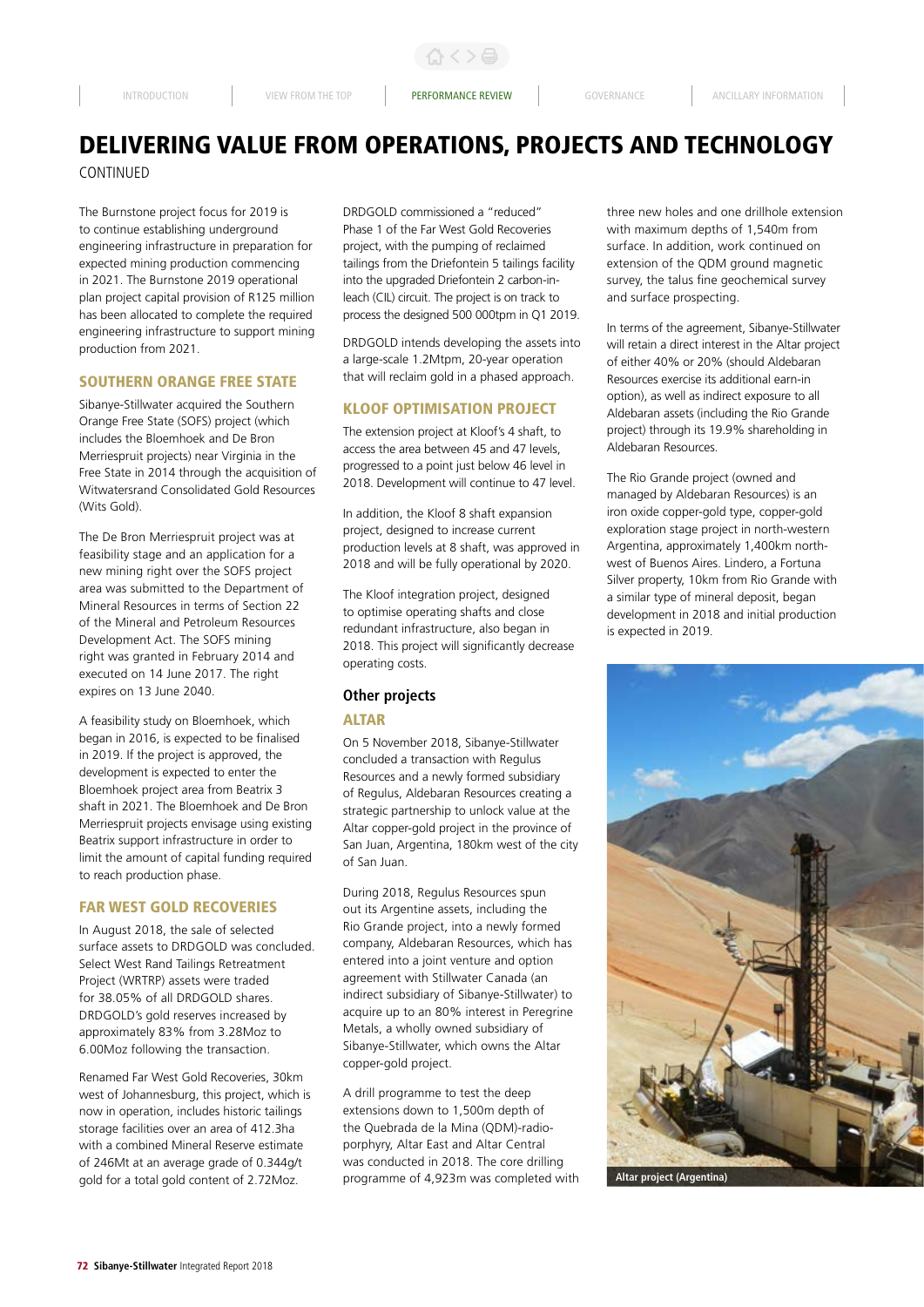$\langle >$ a

# TECHNOLOGY AND INNOVATION

#### STRATEGY DEVELOPMENTS IN 2018

The Technology and Innovation department has transformed in terms of its research and development focus, corporate and regional alignment strategies and management of internal and external initiatives, ensuring that the resourcing of initiatives remains aligned with the growth and transformation of the organisation.

Technology and Innovation is now contained within the Group Technical function with the intention of implementing a comprehensive and cohesive global technology and innovation strategy that will be implemented by appropriate structures in each geography. The focus will be on value creation through three key tiers, namely:

- The strategic long-term tier will operate from a global perspective and manage the consolidation of long-term internal initiatives and strategies that have global relevance, such as the digital transformation theme. The strategic tier will also be responsible for external research and development initiatives and partnerships with research institutions.
- The medium-term tactical tier will operate from a regional or commodityspecific perspective and be responsible for technology and innovation initiatives within the relevant geography or commodity. The tactical tier will manage programmes that form part of the strategic tier's portfolio of initiatives, establish centres of excellence for themes that have global relevance or adopt technologies that have been proven in alternate regional or commodity specific centres of excellence. The tactical tier will also be responsible for implementing technology and innovation culture and change frameworks that are developed by the strategic tier, ensuring a common global technology and innovation identity.
- The short-term executional tier will maintain focus on implementing quickwin initiatives as well as continuous improvement programmes that are supplemented by technology.

Sibanye-Stillwater supports projects and programmes that contribute to the sustainability of the organisation through measurable improvement of the following:

- Safety
- Environmental performance
- Organisational and operational efficiencies, yielding maximum return on capital employed
- Operational transparency, creating greater insight and enabling more proactive management
- Education, training and skills
- Our ability to support secondary industries with sectoral transfer of skills, equipment and technology

Sibanye-Stillwater continues to drive technology and innovation as a strategic imperative.

# **Key technology and innovation partnerships and initiatives**

# MANDELA MINING PRECINCT

The Mandela Mining Precinct, an outcome of the government-supported Mining Phakisa process, and previously referred to as the Mining Precincts' Innovation Hub, was formally opened on the 14 September 2018 by our CEO Neal Froneman in his capacity as Vice President of the Minerals Council South Africa. The opening was attended by the Minister of Science and Technology as well as the Minister of Mineral Resources.

The Mandela Mining Precinct's research agenda progressed well in 2018 and is expected to deliver tangible value in various forms in 2019.

The Mandela Mining Precinct creates a space for researchers from various institutions and organisations to collaborate and work together, enabling greater access to researchers and mining staff. The function of the precinct is to co-ordinate research activities towards the revitalisation of South Africa's mining operations through the development of next-generation mining systems.

"We continue to drive technology and innovation as a strategic imperative."